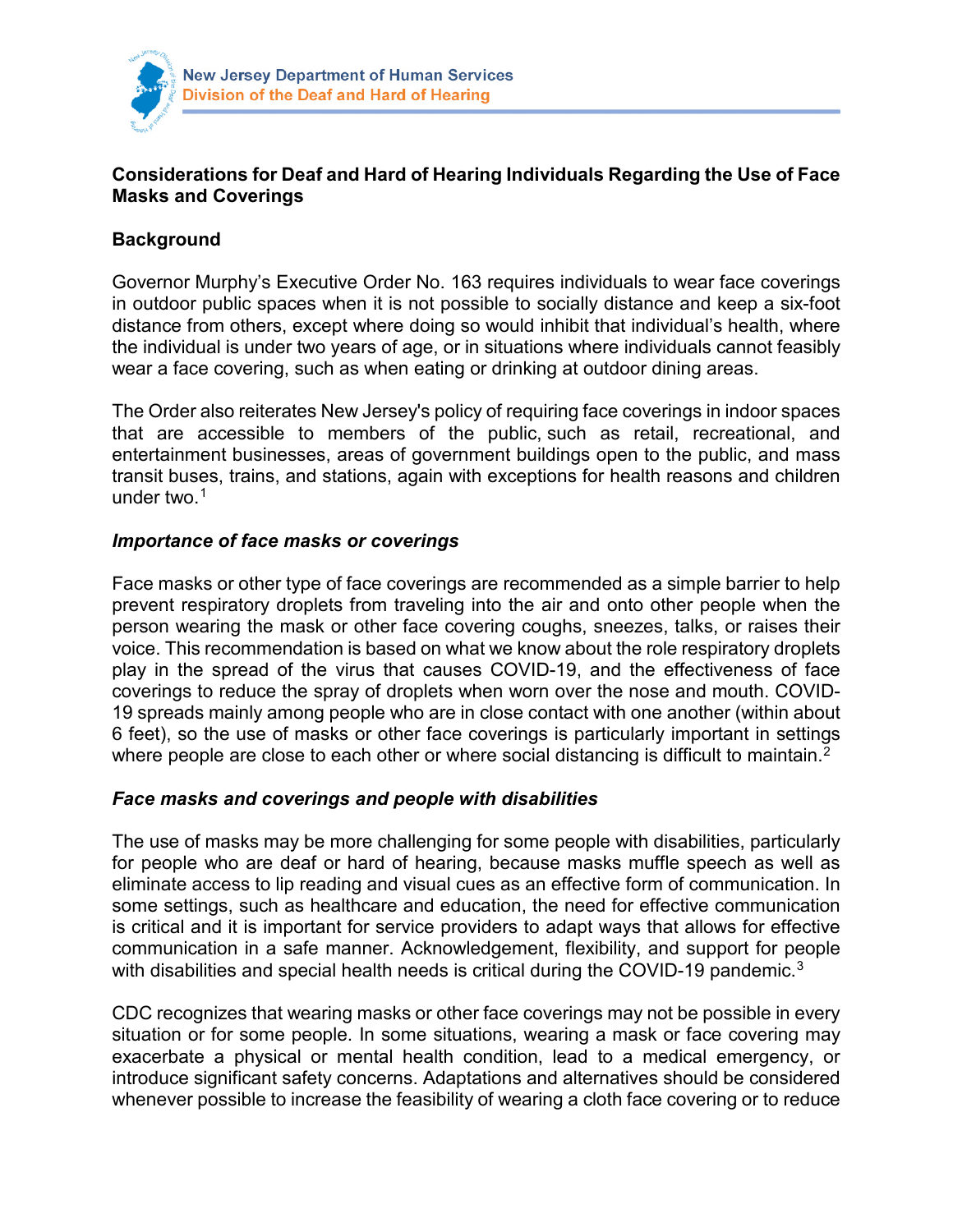the risk of COVID-19 spreading if it is not possible to wear one. For example, the CDC recognizes that people who are deaf or hard of hearing—or those who care for or interact with a person with hearing loss —may be unable to wear a mask or other type of face covering if they rely on lipreading and/or visual cues to communicate. In this situation, consider using a clear face covering if available. [4](#page-2-3)

### **Clear masks with a clear plastic panel**

Clear masks or cloth masks with a clear plastic panel are an alternative type of mask for people who interact with:

- People who are deaf or hard of hearing
- Young children or students learning to read
- Students learning a new language
- People with disabilities
- People who need to see the proper shape of the mouth for making appropriate vowel sounds (for example, when singing)

If you use this type of mask, make sure

- You can breathe easily
- Excess moisture does not collect on the inside of the mask
- You remove the mask before sleeping, since the plastic part could form a seal around your mouth and nose and make it hard to breathe

Clear face coverings should cover both the nose and the mouth, and ideally not have any cloth impeding the view of the lips and surrounding areas of the mouth. If a clear face covering is not available, consider whether you can use written communication, speechto-text apps, internet-based platforms for virtual meetings, telephonic communications, or decrease background noise to make communication possible while wearing a cloth face covering that blocks your lips.<sup>[5](#page-2-4)</sup> See the NJ Division of the Deaf and Hard of Hearing's Communication Access Tips During COVID-19 for specific resources on communication access<sup>[6](#page-2-5)</sup>.

### **If someone near you is not wearing a mask**

There are people who may not be able to wear face coverings for a variety of reasons and you may not be able to tell why just by looking at a person. Unless you are a business responsible for ensuring worker and customer compliance with masking requirements, do not confront a person about why they are not wearing a face covering but instead, if possible, ask them to maintain social distance. People who are deaf or hard of hearing may request others to remove their mask, if both parties are able to maintain a safe social distance of 6 feet.[7](#page-2-6)

Face coverings protect others from you so the best option is for you to continue to wear your face covering and, where possible, physically distance yourself at least six feet from persons not wearing face coverings. Remember, we are all in this together and not everyone is able to wear a face covering.